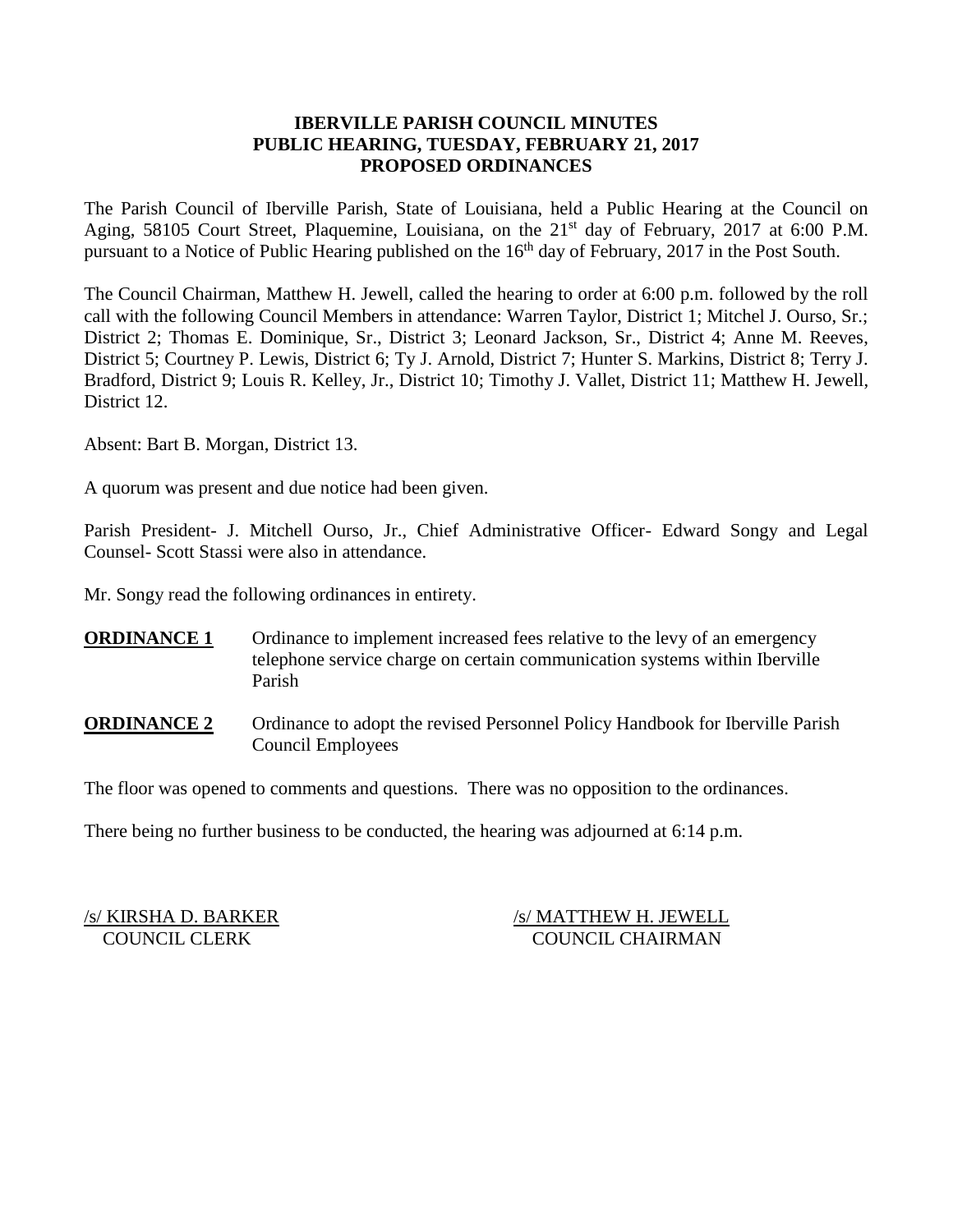### **IBERVILLE PARISH COUNCIL MINUTES REGULAR MEETING, TUESDAY, FEBRUARY 21, 2017**

The Parish Council of Iberville Parish, State of Louisiana, met in Regular Session, at the Council on Aging, 58105 Court Street, Plaquemine, Louisiana, on the 21<sup>st</sup> day of February, 2017.

The Council Chairman, Matthew H. Jewell, called the meeting to order at 6:30 p.m. followed by the roll call with the following Council Members in attendance: Warren Taylor, District 1; Mitchel J. Ourso, Sr.; District 2; Thomas E. Dominique, Sr., District 3; Leonard Jackson, Sr., District 4; Anne M. Reeves, District 5; Courtney P. Lewis, District 6; Ty J. Arnold, District 7; Hunter S. Markins, District 8; Terry J. Bradford, District 9; Louis R. Kelley, Jr., District 10; Timothy J. Vallet, District 11; Matthew H. Jewell, District 12.

Absent: Bart B. Morgan, District 13.

Parish President- J. Mitchell Ourso, Jr., Chief Administrative Officer- Edward Songy and Legal Counsel- Scott Stassi were also in attendance.

A quorum was present and due notice had been published in the official journal on the 16<sup>th</sup> day of February, 2017. The Pledge of Allegiance followed.

Council Chairman Jewell called for anyone wanting to make public comments to register with the Clerk. Reverend Thomas Wesley registered to speak.

### PRESENTATIONS AND APPEARANCES

- A) Resolution of Condolence for Mrs. Cherry Perry Thomas
- The Resolution of Condolence for Mrs. Cherry Thomas was read aloud by Vice Chairman Taylor and presented to the family. A picture was taken for the newspaper.

#### APPROVAL OF MINUTES

Upon a motion by Councilman Taylor, and seconded by Councilman Kelley, it was moved to wave the reading of the minutes of January 17, 2017 and approve as written.

The motion having been duly submitted to a vote was duly adopted by the following yea and nay votes on roll call:

YEAS: Taylor, Ourso, Dominique, Jackson, Reeves, Lewis, Arnold, Markins, Bradford, Kelley, Vallet. NAYS: None. ABSTAIN: None. ABSENT: Morgan.

The motion was declared adopted by the Chairman.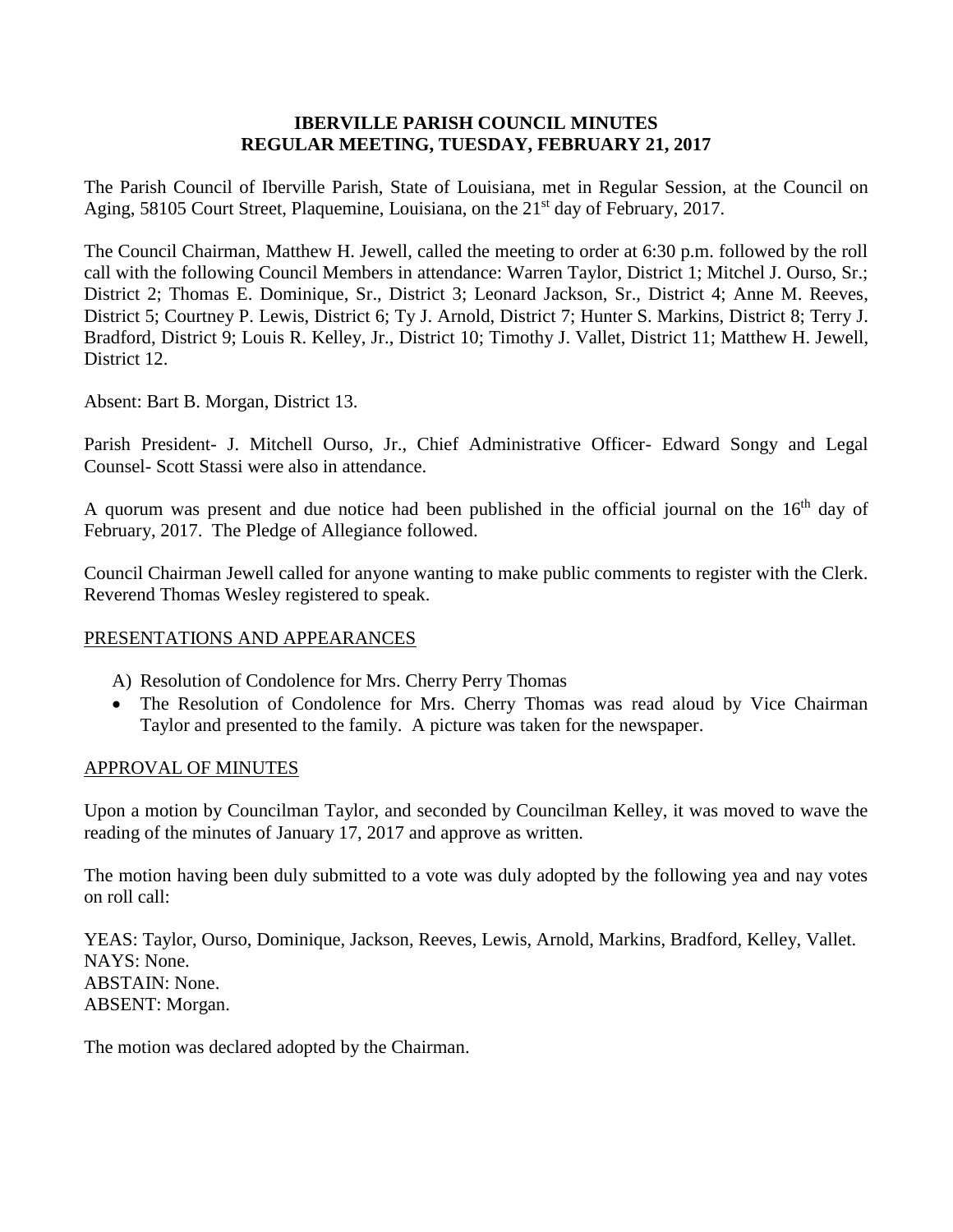### PRESIDENT'S REPORT

President Ourso reported on the following:

- Tomorrow at 9 am will be the second Hearing for the Bureau of Administrative Adjudication. President Ourso asked the Council members attend one of the hearings to see how they operate in a professional and effective manner.
- President Ourso does not think the Federal Government will aid the Parish in repairing Manchac Road. He will come before the Council to sign a State of Emergency in order to get the aqua damns in place and to protect the people in East Iberville.
- In January, President Ourso received a call from the Assistant Secretary of Parks to discuss the Plaquemine Locks structure. The Locks are State property that has been maintained by the Parish and the City of Plaquemine and it is in dire need of improvements. The State sent out an Architect and President Ourso will keep the Council informed of their findings.
- After FEMA denied the Parish's request for repairs to Manchac Road due to the flooding, they gave the option of the Parish repairing the road and they will consider paying the Parish back. President Ourso was not happy with FEMA's option, so he met with Congressman Graves and Congressman Cassidy to discuss it. Since that meeting, the prior FEMA representative who denied the Parish is no longer the representative for Iberville. There have been improvements made since this meeting.
- Ascension Parish President Matassa held a drainage meeting to discuss the August 2016 Flood. Surrounding Parish Presidents will be heading to Washington, D.C. to discuss the delayed response by the Corps of Engineers.
- There will be no garbage collection on Tuesday, February 28, 2017 due to the Mardi Gras Holiday, which is in their contracted holiday schedule. The garbage will be picked up on Wednesday, and each regularly scheduled garbage day will then be picked up the following day. The schedule will be back to normal the following week. The constituents for Tuesday's garbage collection will be notified.
- President Ourso appreciates the attendance of the Council members at the Capital Region Planning Meeting in St. Gabriel.
- The survey for the Maringouin Council on Aging Facility is currently being worked on. President Ourso is hoping to put the building out for bid for construction in the next few months.
- The new employee handbook has been presented to the Council. After it has been adopted tonight by ordinance, each employee will sign off on receiving one.
- The Clerk of Court's office has passed the abatement process and the HVAC repairs are currently underway for the next 60 days. Their records are being stored in East Baton Rouge. To date, the Parish is at \$2 million for this project, with an estimated total of \$3 million for this HVAC replacement project.
- A twelve inch waterline was tapped into in District 9 and District 10. The line has been repaired and is safe to drink.
- Mr. David Wise is retiring from Shintech at the end of March. He has been a good friend to the Parish and he asked if there were any loose ends and President Ourso asked Mr. Wise for some land to build a Parish rifle range. The Parish will lease 21 acres to build a shooting range which will be regulated and a Range Master will be hired.
- Sydney Road is currently being worked on. The road will be patched and the shoulders will be raised. After its inspection, the Parish will move on to other roads that need repairs.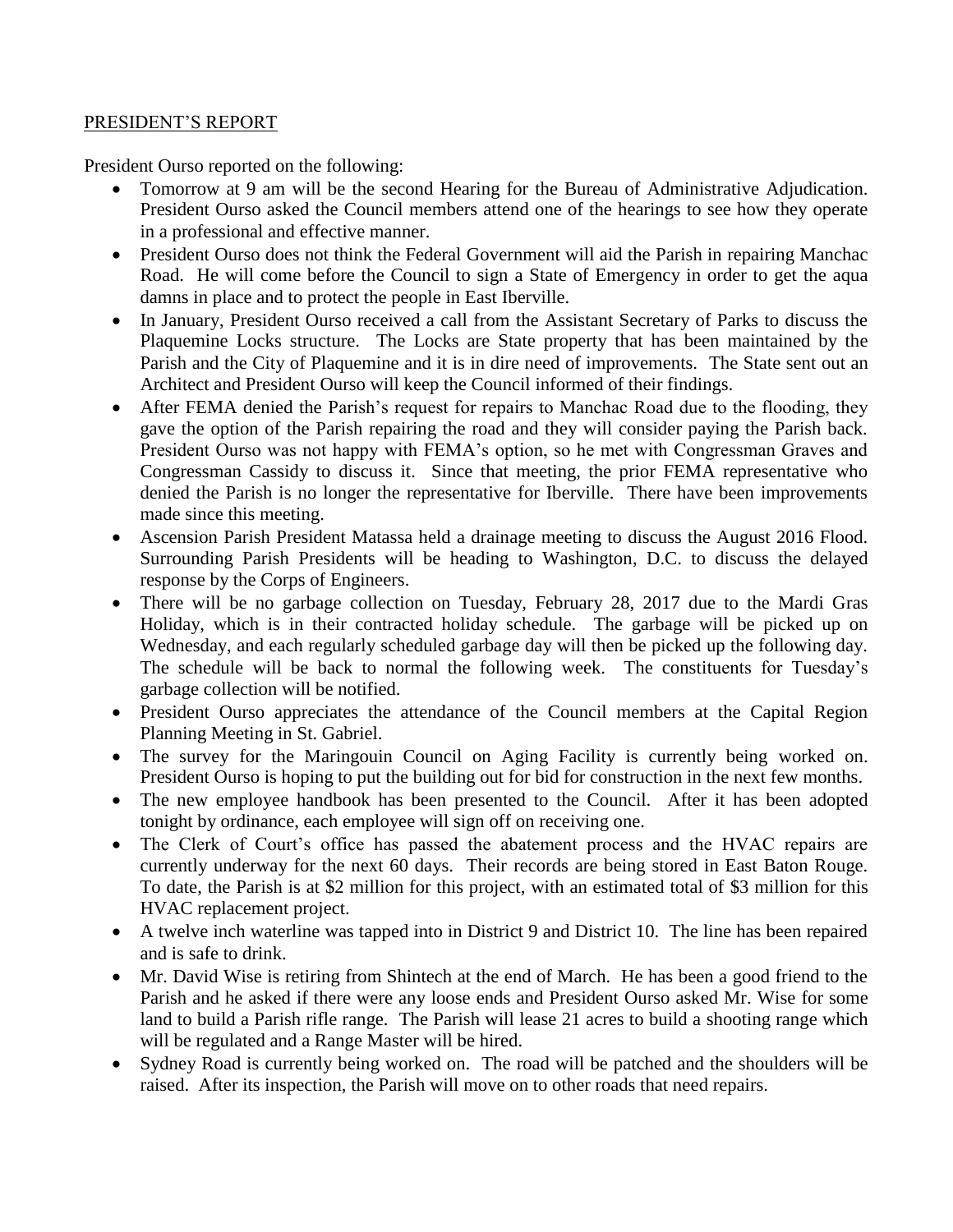- The new Utilities Director, Mark Migliacio will be present at each Council meeting to answer any questions the Council members may have.
- President Ourso introduced Mr. Tim Johnson representing TJC Group to the Council. Mr. Tim Johnson came forward representing TJC Group from St. Gabriel. TJC Group is diligently working behind the scenes in its efforts to get a bridge here in Iberville Parish. Mr. Johnson discussed the failing infrastructure systems. Mr. Johnson introduced the Council to Ms. Desiree LeMoine, who is an active representative for Iberville Parish's potential bridge site.
- Next month President Ourso will be introducing Neil Schaffer, who will present the Parish's recent traffic study findings.

### CHAMBER OF COMMERCE REPORT

Mr. Hank Grace stated there was nothing to report at this time.

#### FINANCIAL REPORT

Mr. Randall Dunn gave a summary of the budget for 911. The 911 technology is always changing and needs to be kept up to date. He asked the Council to please consider adopting the introduced ordinance to implement increased fees relative to the levy of an emergency telephone service charge on certain communication systems within Iberville Parish. Mr. Dunn also discussed the resolution to abolish the Waterworks District No. 3. The Parish has the funds to cover their debt.

#### OLD BUSINESS

### **ORDINANCE IPC# 003-17**

### **ORDINANCE TO IMPLEMENT INCREASED FEES RELATIVE TO THE LEVY OF AN EMERGENCY TELEPHONE SERVICE CHARGE ON CERTAIN COMMUNICATION SYSTEMS WITHIN IBERVILLE PARISH**

 WHEREAS, the former Iberville Parish Police Jury through the Iberville Parish Communications District submitted a proposition to the voters of Iberville Parish on October 1, 1988 which was approved to levy an emergency telephone service charge for the E-911 system.

 WHEREAS, the Iberville Parish Council adopted Ordinance Number 149-99 to implement the E-911 surcharge for wireless communication within Iberville Parish.

 WHEREAS, the Louisiana Legislature adopted Act Number 665 (LA R.S. 33: 9109) during the 2016 Regular Session to provide for additional service charge on wireless communication services as the Federal Communications Commission has outlined a plan that will require the public safety community (911 System) to field a new generation of 911 emergency call services which will allow the use of additional and widely used digital media to contact Public Safety Answering Points (PSAPs), known as Next Generation 911 (NG911) to permit the use of text messages, data, videos, as well as voice to transmit emergency information to the PSAP, and to further share the information with first responders for their use enroute to and at emergency scenes. Specific technological enhancements shall be made within each PSAP in order to receive and utilize this information from wireless devices.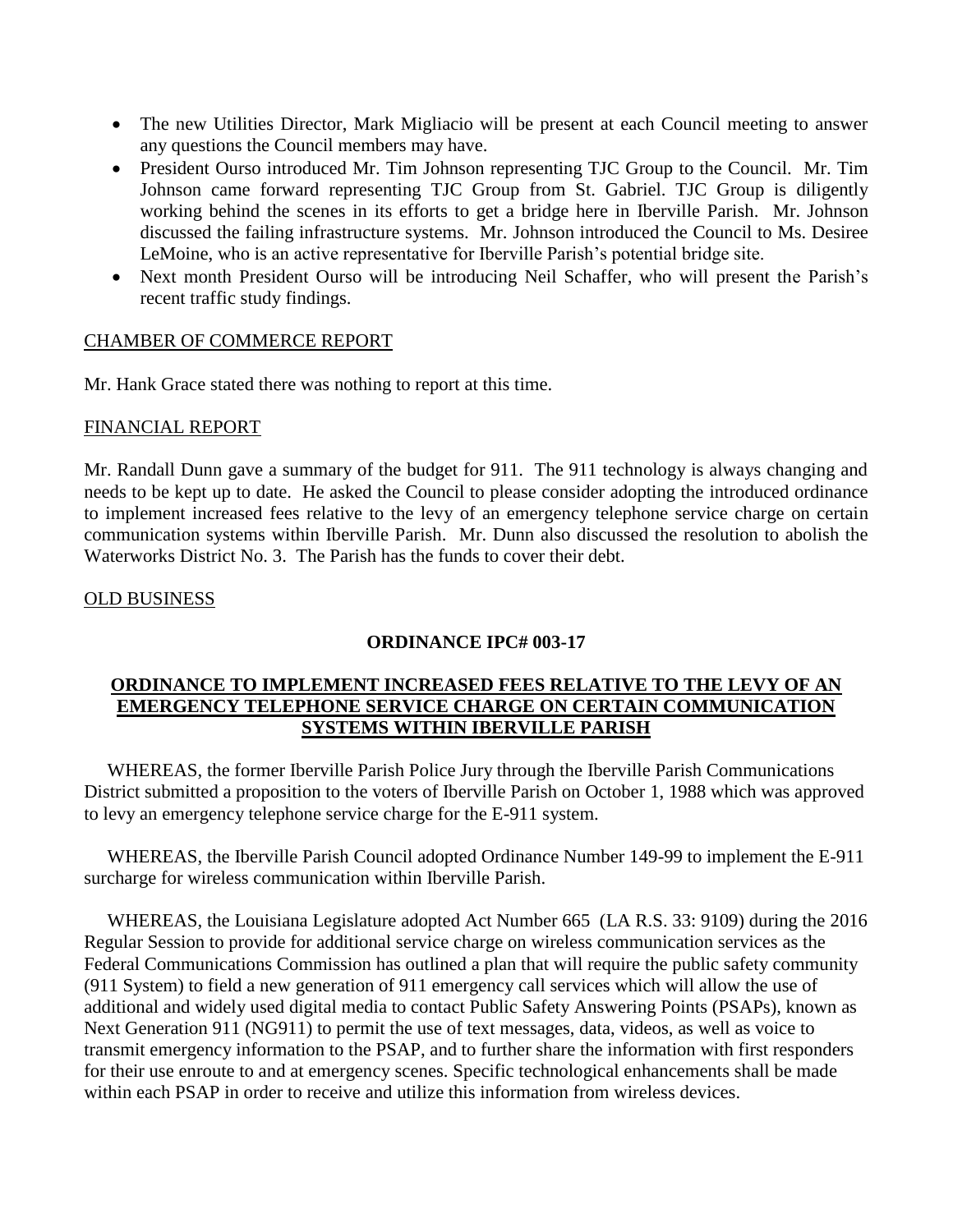WHEREAS, the legislature determined that it was in the public interest for 911 systems operated by communication districts within Louisiana to provide NG911 service to the public when necessary technological requirements can be met and sufficient funding to make these improvements become available, and that it is the purpose of Act 665 to provide funding for NG911, E911, 911 call taking, dispatch, telecommunication systems for first responders.

 WHEREAS, the governing authority of a communications district is authorized to levy a service charge on CMRS service which enables a service user to access the 911 emergency telephone number through use of a CMRS connection, said charge shall not exceed one dollar and twenty five cents per month per wireless CMRS connection or the rate the district levies or is authorized to levy on CMRS users on August 1, 2016, whichever is higher. If the District levies an emergency telephone service charge/surcharge or fee on August 1, 2016, it shall not be required to adopt a new ordinance or resolution except to change the rate thereof. If the District levies an emergency telephone service charge, surcharge, or fee which has been approved by the voters of the District, voter approval of the service charged authorized by Act No. 665 of 2016 shall not be required.

 WHEREAS, the Iberville Parish Communications District shall implement the telephone charge, surcharge, fee on wireless communication devices in the amount of one dollar and twenty five cents (\$1.25) per month per wireless CMRS connection for which the billing address is within the District, and in the absence of a billing address, the service charge shall be levied against each CMRS connection for which the primary use is within the District and shall have uniform application and shall be imposed throughout the entirety of the District to the greatest extent possible in conformity with availability of 911 service in any area of the District. The fee shall be collected as part of the supplier's normal billing process in accordance with law that shall be collected by each service providing service in the District after notice by certified mail of the ordinance adopting the increased fee herein, and the duty of the wireless service supplier to collect the increased service charge or any increase in service charged authorized herein shall commence within sixty (60) days after receipt of such notice from the District. The amounts collected by the service supplier attributable to any service charge shall be due quarterly and s hall be remitted to the District no later than sixty (60) days after the close of a calendar quarter.

 WHEREAS, the District may at its expense require an annual audit of the service supplier's books and records with respect to the collection and remittance of the service charge and from the gross receipts to be remitted to the District, the service supplier may retain, as an administrative fee, an amount equal to one percent (1%) thereof.

 WHEREAS, a certified copy of this ordinance shall be provided to the Louisiana Public Service Commission, and to each provider of wireless communication services within Iberville Parish.

 The foregoing ordinance which was previously introduced at the meeting of the Iberville Parish Council on January 17, 2017 and a summary thereof having been published in the official journal on February 16, 2017 the public hearing on this ordinance held on the  $21<sup>st</sup>$  day of February, 2017, at 6:00 p.m., at the Council on Aging, 58105 Court Street, Plaquemine, Louisiana, was brought up for final passage with a motion by Councilwoman Reeves, and seconded by Councilman Arnold, having been duly submitted to a vote, the ordinance was duly adopted by the following yea and nay vote on roll call: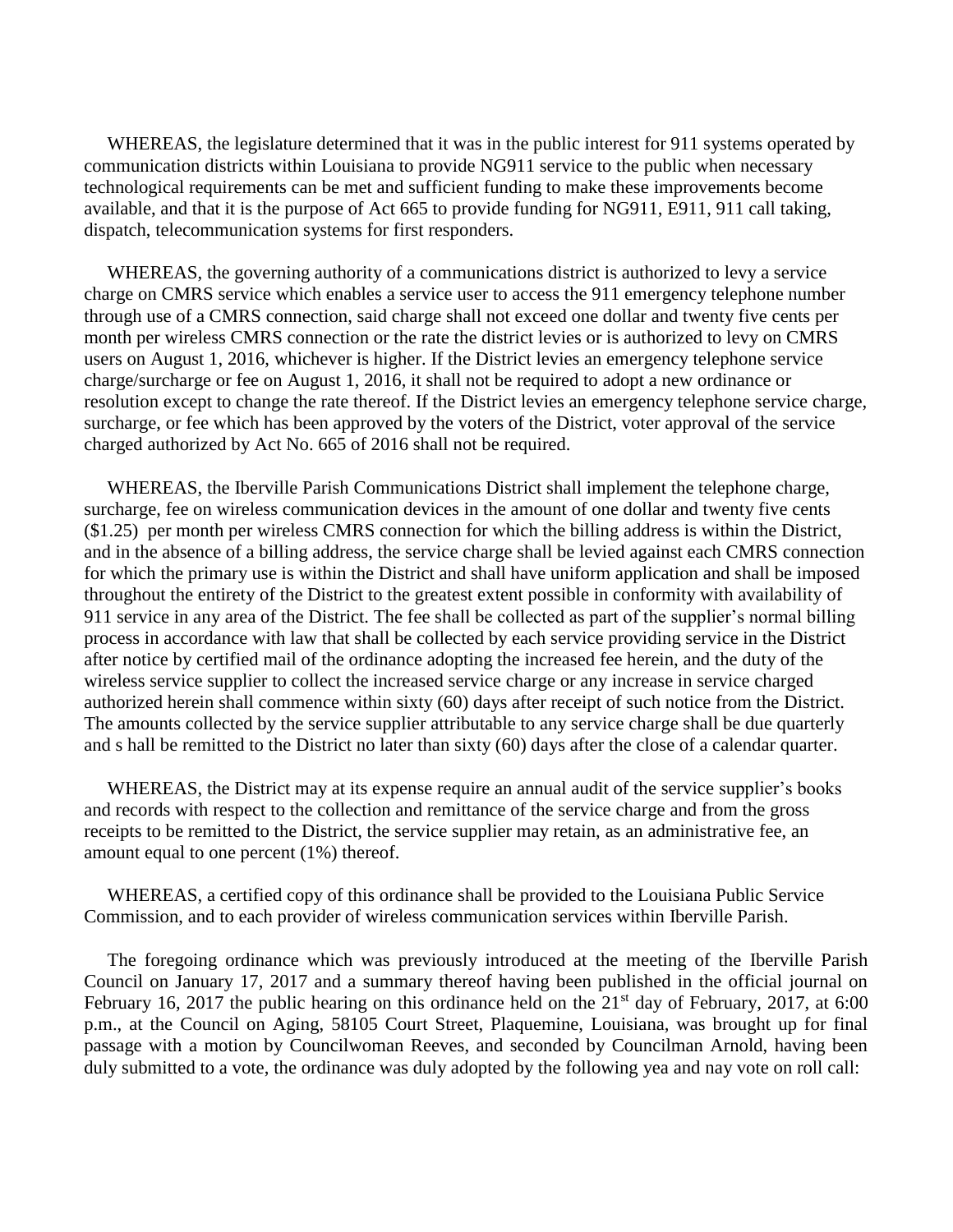YEAS: Taylor, Ourso, Dominique, Jackson, Reeves, Lewis, Arnold, Markins, Bradford, Kelley, Vallet. NAYS: None. ABSTAIN: None. ABSENT: Morgan.

The ordinance was declared adopted by the Chairman on  $21<sup>st</sup>$  day of February, 2017.

### **ORDINANCE IPC# 004-17**

## **ORDINANCE TO ADOPT THE REVISED PERSONNEL POLICY HANDBOOK FOR IBERVILLE PARISH COUNCIL EMPLOYEES**

WHEREAS, the current Iberville Parish Government Personnel Policy Handbook was adopted by the Parish Council and effective January 1999. Since its original adoption in 1999, the Parish Council has made modifications to the Handbook which are not incorporated into the new and revised version of the Handbook.

WHEREAS, the current Personnel Policy Handbook has been modified to include all current changes mandated by state and federal laws that relate to public employees of the Iberville Parish Council.

WHEREAS, this new and revised Personnel Policy Handbook attached hereto contains all modifications adopted by the Iberville Parish Council and also includes all modifications required by state and federal laws regarding public employment.

 NOW, THEREFORE BE IT ORDAINED that the Iberville Parish Government Personnel Policy Handbook attached hereto and incorporated by reference be adopted as the new Iberville Parish Government Personnel Policy Handbook for all Iberville Parish Council employees.

 The foregoing ordinance which was previously introduced at the meeting of the Iberville Parish Council on January 17, 2017 and a summary thereof having been published in the official journal on February 16, 2017 the public hearing on this ordinance held on the  $21<sup>st</sup>$  day of February, 2017, at 6:00 p.m., at the Council on Aging, 58105 Court Street, Plaquemine, Louisiana, was brought up for final passage with a motion by Councilwoman Reeves, and seconded by Councilman Arnold, having been duly submitted to a vote, the ordinance was duly adopted by the following yea and nay vote on roll call:

YEAS: Taylor, Ourso, Dominique, Jackson, Reeves, Lewis, Arnold, Markins, Bradford, Kelley, Vallet. NAYS: None. ABSTAIN: None. ABSENT: Morgan.

The ordinance was declared adopted by the Chairman on 21<sup>st</sup> day of February, 2017.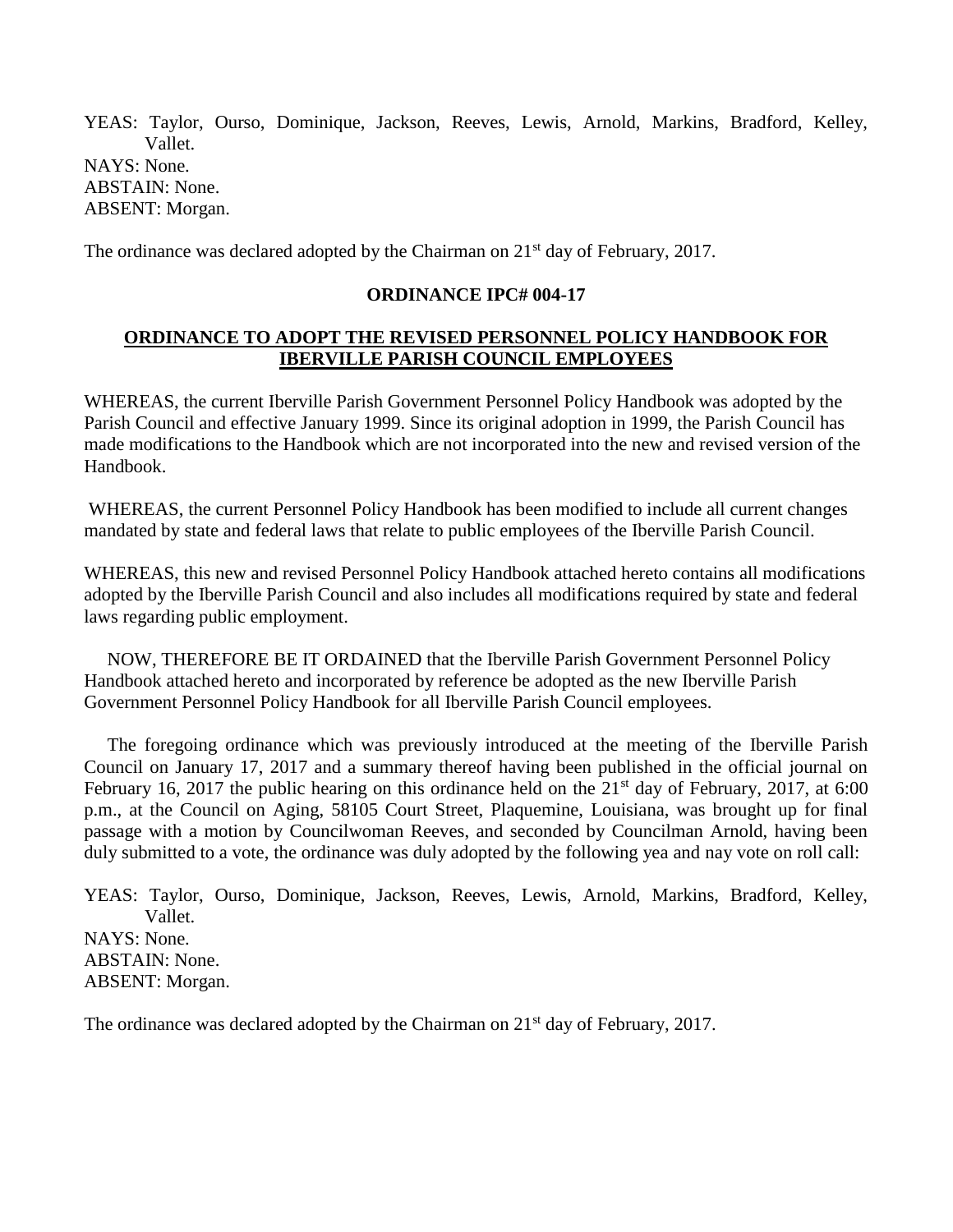#### NEW BUSINESS

### A) Introduction of Ordinances

The following ordinance was introduced by Mr. Songy:

1) Ordinance to transfer parcel of land (Williams Street Park) located on Williams Street in St. Gabriel, Louisiana to the City of St. Gabriel

Upon a motion by Councilwoman Reeves, seconded by Councilwoman Lewis, it was moved that a public hearing be held on Tuesday, February 21, 2017 at 6:00 p.m. on the introduced ordinance.

The motion having been duly submitted to a vote, was duly adopted by the following yea and nay votes on roll call:

YEAS: Taylor, Ourso, Dominique, Reeves, Lewis, Arnold, Markins, Bradford, Kelley, Vallet. NAYS: None. ABSTAIN: Jackson. ABSENT: Morgan.

The motion was declared adopted by the Chairman on February 21, 2017.

Councilman Jackson qualified his vote, stating he is the Project Superintendent for the City of St. Gabriel.

### RESOLUTION COMMITTEE REPORT

The Resolution Committee met on Tuesday, February 21, 2017 at 6:15 p.m., followed by the roll call with the following Resolution Committee Members only in attendance: Reeves, Vallet, Lewis, Arnold, Kelley, Markins, Jackson, Dominique.

Absent: Morgan.

The following resolutions were read aloud by Mr. Songy:

- A) Resolution declaring the intention of the Iberville Parish Council to abolish Waterworks District No. 3 of the Parish of Iberville, State of Louisiana; fixing a date for a hearing thereon; and providing for other matters in connection therewith
- B) Resolution to establish guidelines for Summer Employment Program for students

Councilman Vallet made a recommendation to forward the resolutions to the regular meeting, seconded by Councilman Arnold. The recommendation having been duly submitted to a vote was duly adopted by the following yea and nay votes on roll call by Resolution Committee Members only:

YEAS: Reeves, Vallet, Lewis, Arnold, Kelley, Markins, Jackson, Dominique.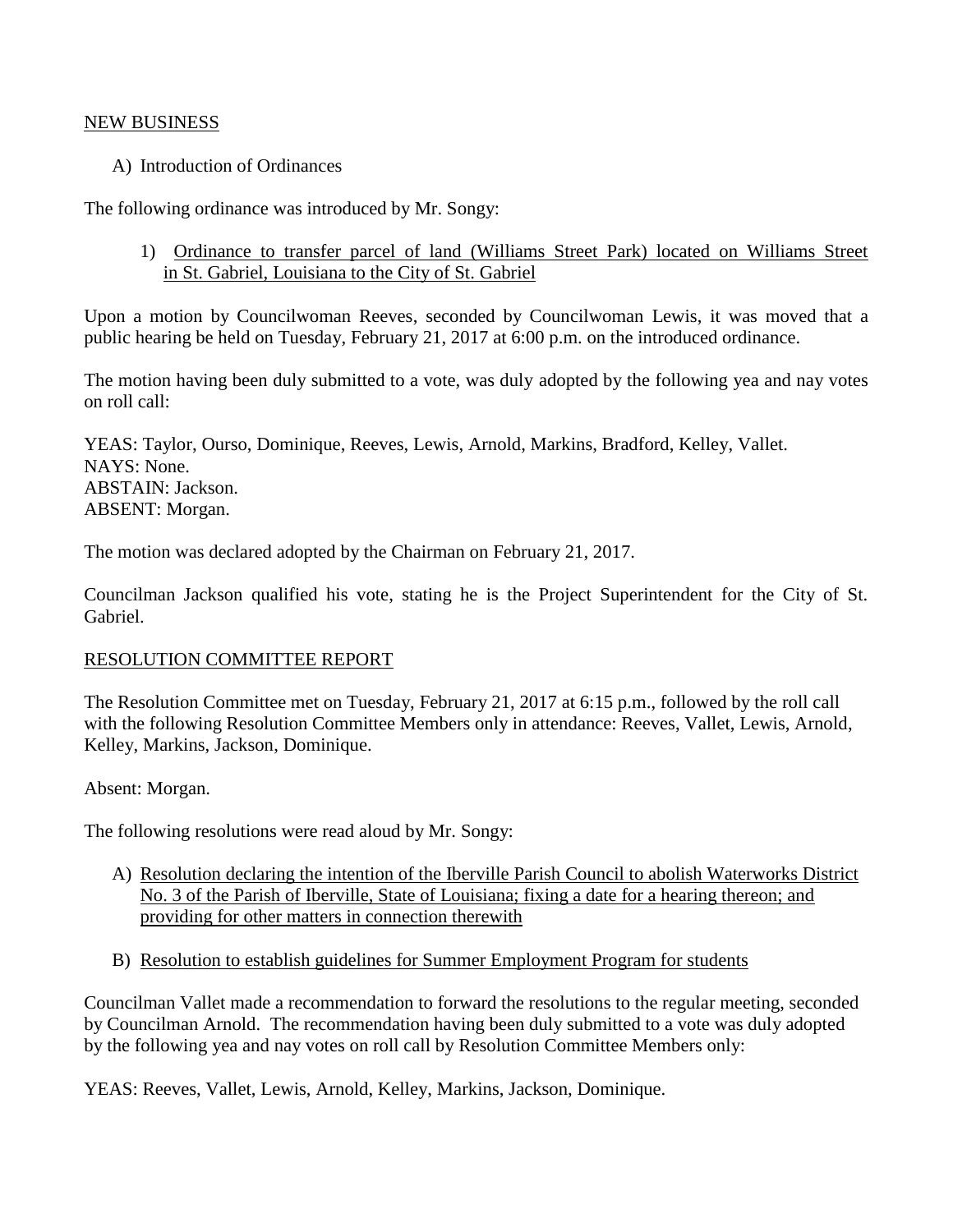NAYS: None. ABSTAIN: None. ABSENT: Morgan.

The recommendation was declared adopted by the Chairman to forward these items to the regular meeting.

During the Regular Meeting:

# **RESOLUTION IPC# 2017- 004**

## **RESOLUTION DECLARING THE INTENTION OF THE IBERVILLE PARISH COUNCIL TO ABOLISH WATERWORKS DISTRICT NO. 3 OF THE PARISH OF IBERVILLE, STATE OF LOUISIANA; FIXING A DATE FOR A HEARING THEREON; AND PROVIDING FOR OTHER MATTERS IN CONNECTION THEREWITH**

The following resolution was offered by Councilwoman Lewis and seconded by Councilwoman Reeves.

WHEREAS, pursuant to Section 3811 of Title 33 of the Louisiana Revised Statutes of 1950, as amended, and other constitutional and statutory authority (the "Act"), Waterworks District No. 3 of the Parish of Iberville, State of Louisiana (the "District"), may be abolished in its entirety by the Iberville Parish Council (the "Parish Council"); and

WHEREAS, it is now the desire of the Parish Council to declare its intention to abolish the District and fix a date for a hearing thereon;

NOW, THEREFORE, BE IT RESOLVED by the Parish Council, acting as the governing authority of the Parish of Iberville, State of Louisiana (the "Parish"), that:

SECTION 1. In compliance with the Act, the Parish Council hereby declares its intention to abolish the District. The Parish Council will, in open session, at its regular meeting place, the Council Meeting Room, 2nd floor, Courthouse Building, 58050 Meriam Street, Plaquemine, Louisiana, on Tuesday, April 18, 2017, at six thirty o'clock (6:30) p.m., consider abolishing the District.

SECTION 2. A Notice of Intention to abolish the District shall be published in the *Plaquemine Post South*, a newspaper of general circulation within the Parish, published in Plaquemine, Louisiana, and being the official journal of the Parish and the District, once a week for four successive weeks, with the first publication to be made not less than thirty days before the date above fixed for the hearing, which Notice shall be substantially in the form attached hereto as "Exhibit A" and incorporated herein by reference the same as if it were set forth herein in full.

The above resolution was duly adopted in regular session this  $21<sup>st</sup>$  day of February, 2017, by the following vote on roll call;

YEAS: Taylor, Ourso, Dominique, Jackson, Reeves, Lewis, Arnold, Markins, Bradford, Kelley, Vallet. NAYS: None.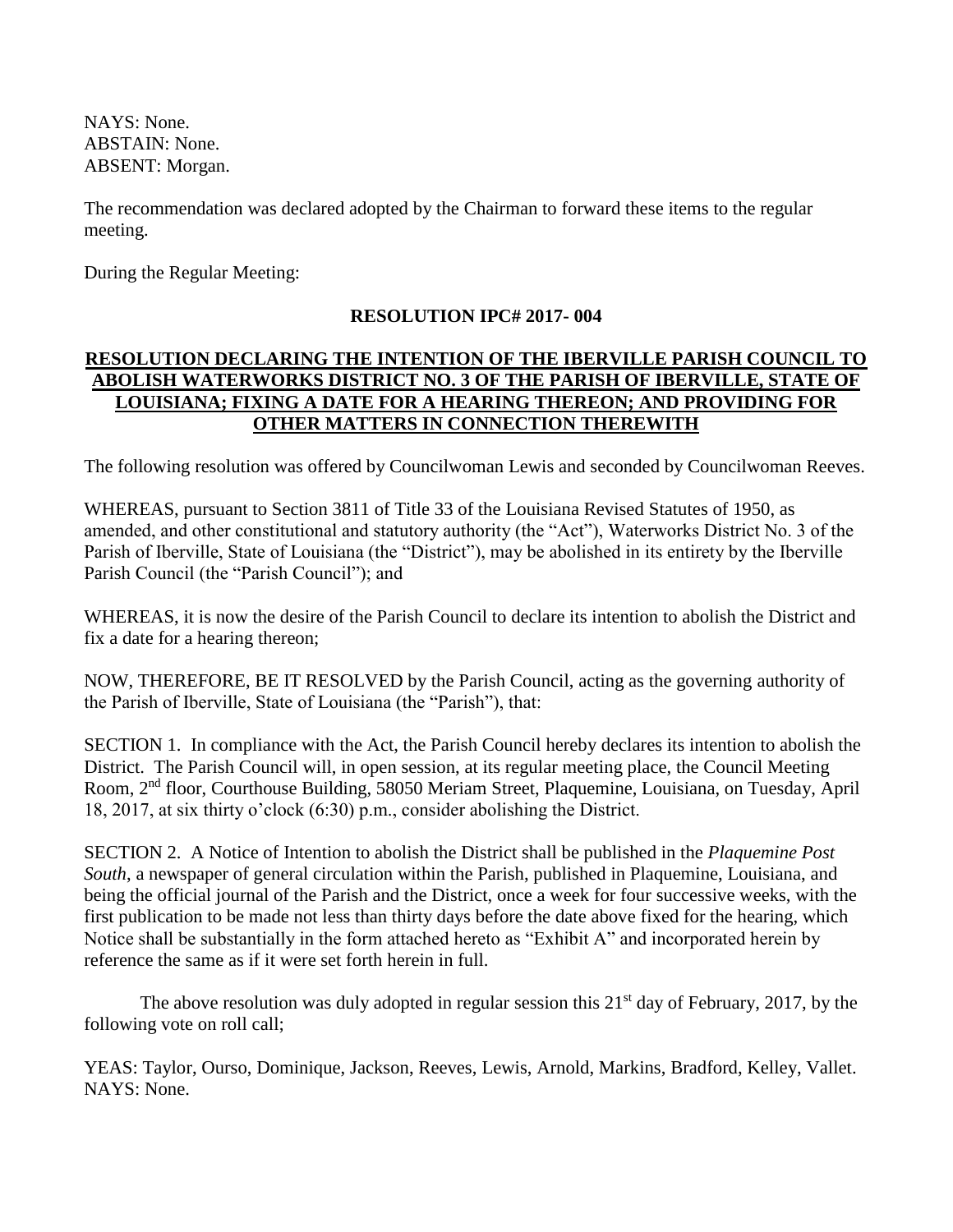ABSTAIN: None. ABSENT: Morgan.

The resolution was declared adopted by the Chairman on 21<sup>st</sup> day of February, 2017.

## **RESOLUTION IPC# 2017-005**

# **RESOLUTION TO ESTABLISH GUIDELINES FOR SUMMER EMPLOYMENT PROGRAM FOR STUDENTS**

The following resolution was offered by Councilwoman Lewis and seconded by Councilwoman Reeves.

 WHEREAS, the Iberville Parish Council desires to provide students with job opportunities to learn about governmental agencies and the functions and services that the Parish provides for its citizens. This student educational program will allow Iberville Parish students to acquire job knowledge and apply the skills learned in high school and college to the public work force which will be beneficial to both the Parish and the students.

 WHEREAS, the summer employment program for students shall be limited to graduating seniors who are domiciled in the Parish of Iberville and shall also include college students currently enrolled in college. Each Parish Council member may recommend two (2) students who meet the criteria to participate in the summer work program for students. All students must meet the eligibility requirements of the Parish Council's personnel policy handbook to participate in the job program. The summer job program for eligible students shall be for a six (6) week period only, with no extensions after the original work program has ended.

 WHEREAS, all student workers shall attend an orientation session and the job assignment for each student will be determined by the Parish's Human Resources Department in accordance with the needs and workload for the various Parish departments and agencies.

 WHEREFORE, the Iberville Parish Council adopts this resolution for the implementation of the student summer job program for the Iberville Parish Council.

 NOW, THEREFORE, BE IT RESOLVED by the Iberville Parish Council that it's Summer Job Program for eligible students be implemented according to the requirements contained herein.

The above resolution was duly adopted in regular session this  $21<sup>st</sup>$  day of February, 2017, by the following vote on roll call;

YEAS: Taylor, Ourso, Dominique, Jackson, Reeves, Lewis, Arnold, Markins, Bradford, Kelley, Vallet. NAYS: None. ABSTAIN: None. ABSENT: Morgan.

The resolution was declared adopted by the Chairman on 21<sup>st</sup> day of February, 2017.